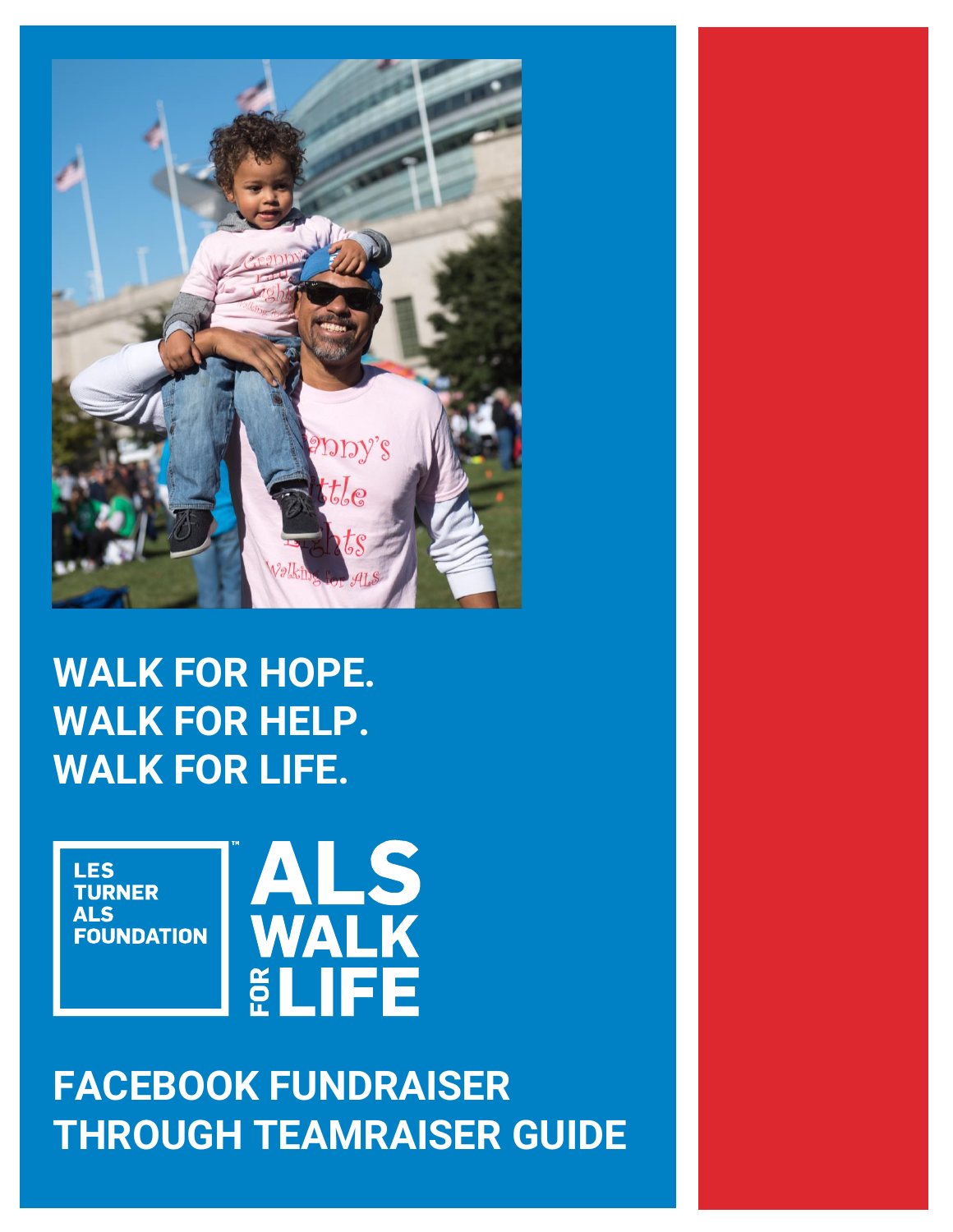

# **TABLE OF CONTENTS**

| • Facebook Fundraiser Through TeamRaiser Benefits  | Page 3 |
|----------------------------------------------------|--------|
| • Starting Your Facebook Fundraiser                | Page 3 |
| • FAQs for Facebook Fundraisers Through TeamRaiser | Page 7 |

We strongly encourage you to spend some time exploring the Participant Center and setting up your Facebook Fundraiser through TeamRaiser (the event's website and platform for registering and fundraising).

If you have questions or need help, please don't hesitate to contact us.

The Les Turner ALS Foundation Team 847 679 3311 [events@lesturnerals.org](mailto:events@lesturnerals.org)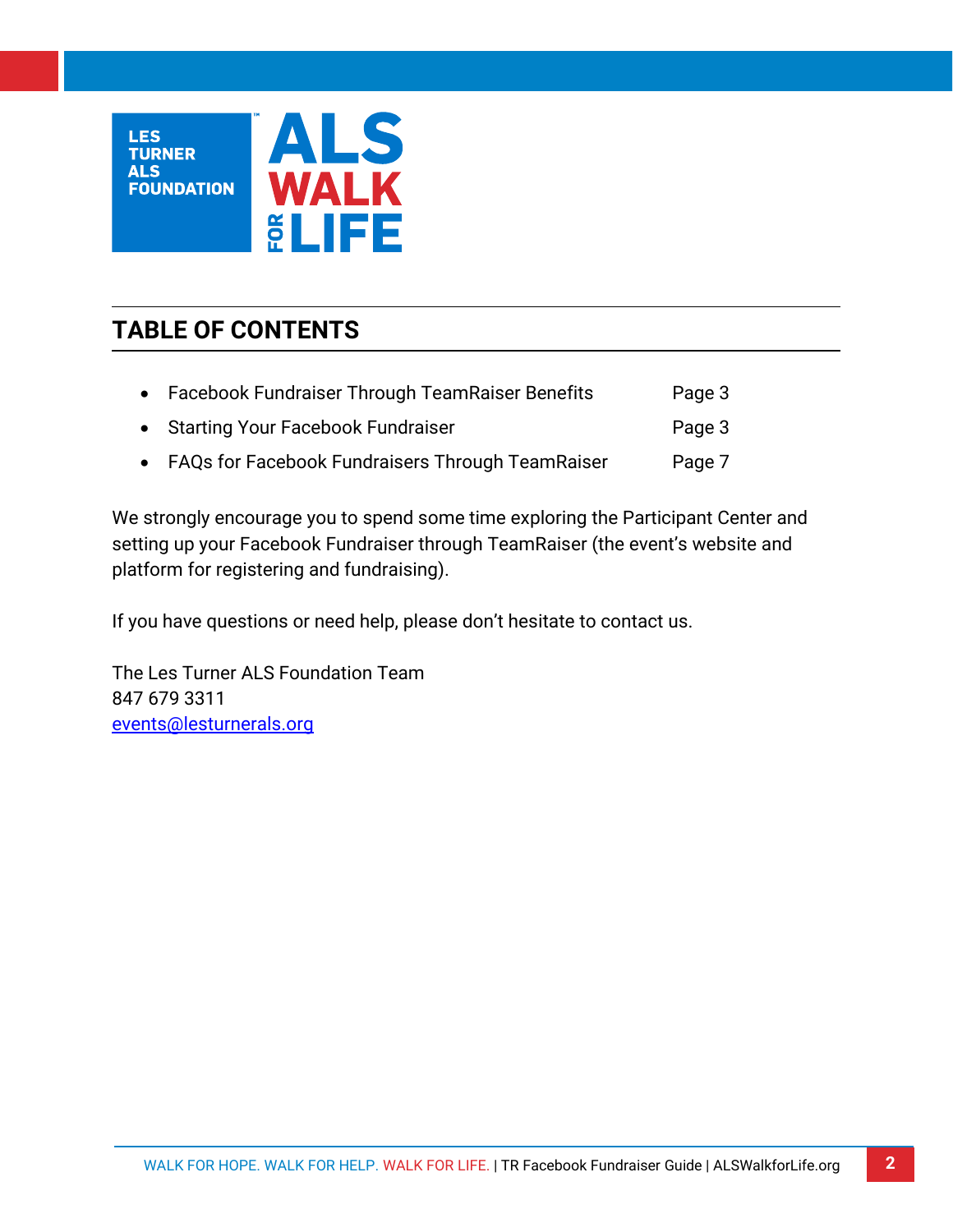# **FACEBOOK FUNDRAISER THROUGH TEAMRAISER BENEFITS**

**Creating a Facebook Fundraiser through your Participant Center** is an exciting new feature that allows you to share your story and collect donations directly through Facebook!

Donations show up in real-time, and your fundraising total is reflected in both the Facebook Fundraiser and your Team Race for ALS Personal Fundraising Page.

It is important to note **that you MUST create your Facebook Fundraiser THROUGH your ALS Walk for Life Participant Center if you would like it to be linked to your Personal Fundraising Page.** A Fundraiser created on Facebook first CANNOT be linked.

## **STARTING YOUR FACEBOOK FUNDRAISER**

**Log into your Participant Center**. On the Home screen, click in the blue box the button that says "Fundraise on Facebook." All the information you provided on your Personal Fundraising Page will be used to create your Facebook Fundraiser. **TIP: You should NOT create your Facebook Fundraiser until you have personalized your Personal Fundraising Page.** Any updates made to your Personal Fundraising Page after you've created a Facebook Fundraiser will NOT be applied.

| ALS<br><b>LES</b><br><b>TURNER</b><br><b>ALS</b><br>WALK<br><b>FOUNDATION</b><br><b>ELIFE</b> |                                                                                                       | EVENT HOME     | <b>EVENT FAO'S</b> | FUNDRAISING RESOURCES | Welcome Test!                                                             | LOGOUT<br>FOUNDATION WEBSITE                                                                                                                  | <b>PARTICIPANT CENTER</b><br><b>DONATE</b> |
|-----------------------------------------------------------------------------------------------|-------------------------------------------------------------------------------------------------------|----------------|--------------------|-----------------------|---------------------------------------------------------------------------|-----------------------------------------------------------------------------------------------------------------------------------------------|--------------------------------------------|
| Progress<br>Email<br>Home<br>Overview<br>Your Fundraising Progress                            | Personal Page<br>Team Page                                                                            |                |                    |                       | <b>Add Contacts</b><br>View Your Progress                                 | Send email                                                                                                                                    |                                            |
| \$40.00<br>I Have Raised                                                                      | \$100.00<br>My Goal (change)                                                                          | 40%<br>Percent | 79<br>Days Left    | Email Team            | Edit Personal Page<br><b>View Team Roster</b><br>Manage Your Display Name |                                                                                                                                               |                                            |
| What to do next?                                                                              |                                                                                                       |                |                    |                       | Message from Your Team<br>Captain                                         | You did not set a message for your<br>team. Use the Edit link to leave a<br>message on the Participant Center<br>Home page of your teammates. |                                            |
| Set up your Personal Page                                                                     | Customize your Personal Page with a story about why you are raising funds for this cause.             |                |                    |                       | Raise more money with                                                     | Edit                                                                                                                                          |                                            |
| Add Contacts to Your Address Book<br>2                                                        | Add contacts to email from your personal Address Book on our site.                                    |                |                    |                       | <b>Facebook</b><br>toward your goal.                                      | Connect your fundraiser to Facebook so<br>you can raise money through your social<br>network. The money you raise will count                  |                                            |
| Send an Email<br>your fundraising effort.                                                     | You have sent no emails to your family or friends. Add them to your Address Book and email them about |                |                    |                       | Fundraise on<br>$\mathbf{f}$<br>Facebook                                  |                                                                                                                                               |                                            |
| <b>Thank your Donors</b><br>4<br>Thank your donors!                                           |                                                                                                       |                |                    |                       |                                                                           |                                                                                                                                               |                                            |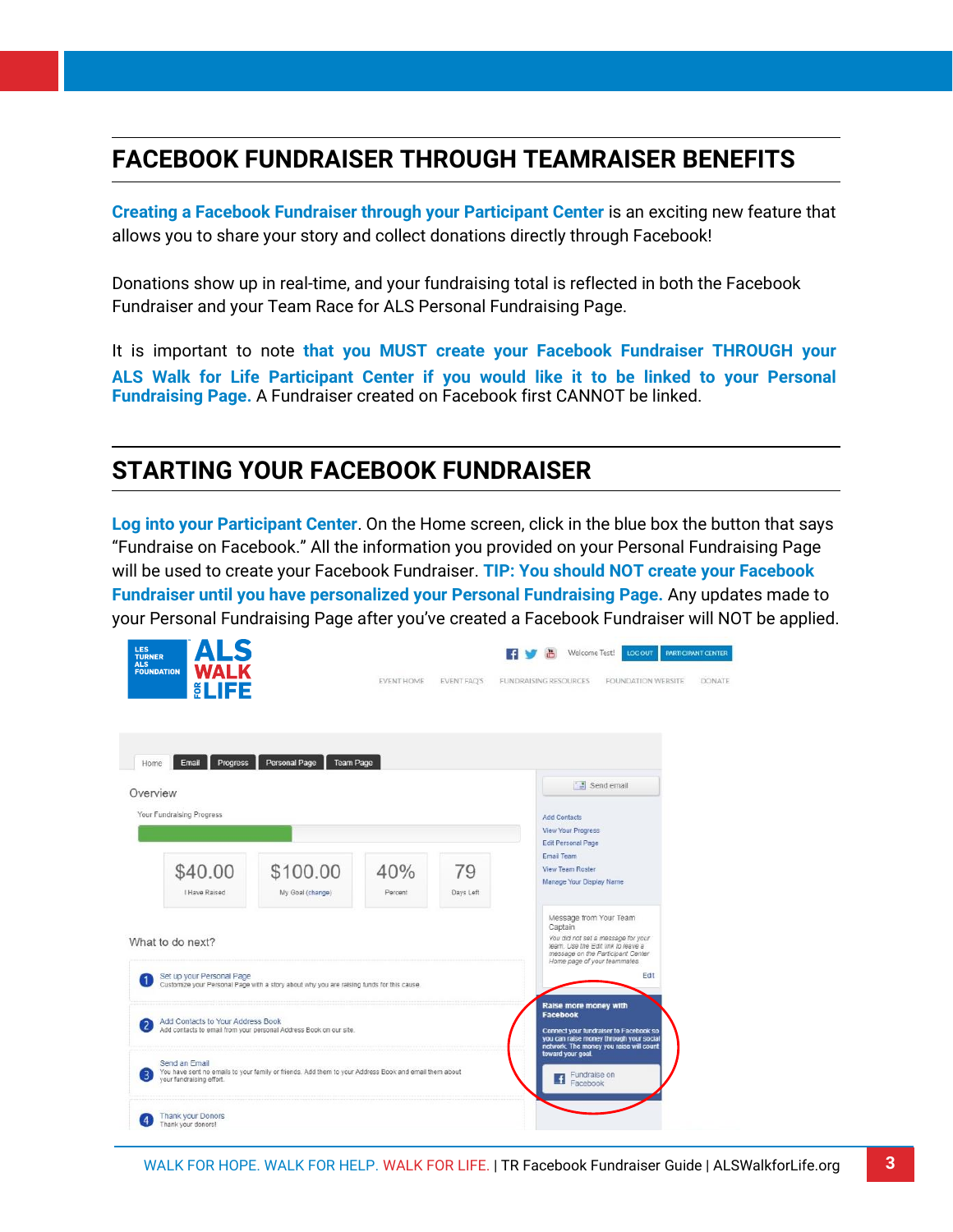You will then be prompted to log in with Facebook. Select the button that says, **"Continue as** *Your Name***."**

**Select "OK"** on this screen to link your Facebook Fundraiser with the Les Turner ALS Foundation. **This allows all donations made through Facebook to be automatically applied to your Personal Fundraising Page on the Team Race website.**





Congratulations! You should now be back on your Participant Center Home Page and the blue box will read, "Your Fundraiser is Connected to Facebook". You are now given a direct link to your Facebook Fundraiser. Select **"Go to Facebook Fundraiser".**

### Your Fundraiser is Connected to Facebook!

Use Facebook's fundraising tools to invite friends, share updates, and collect donations. We'll keep track of your progress.

https://www.facebook.com/do Copy

Go to Facebook Fundraiser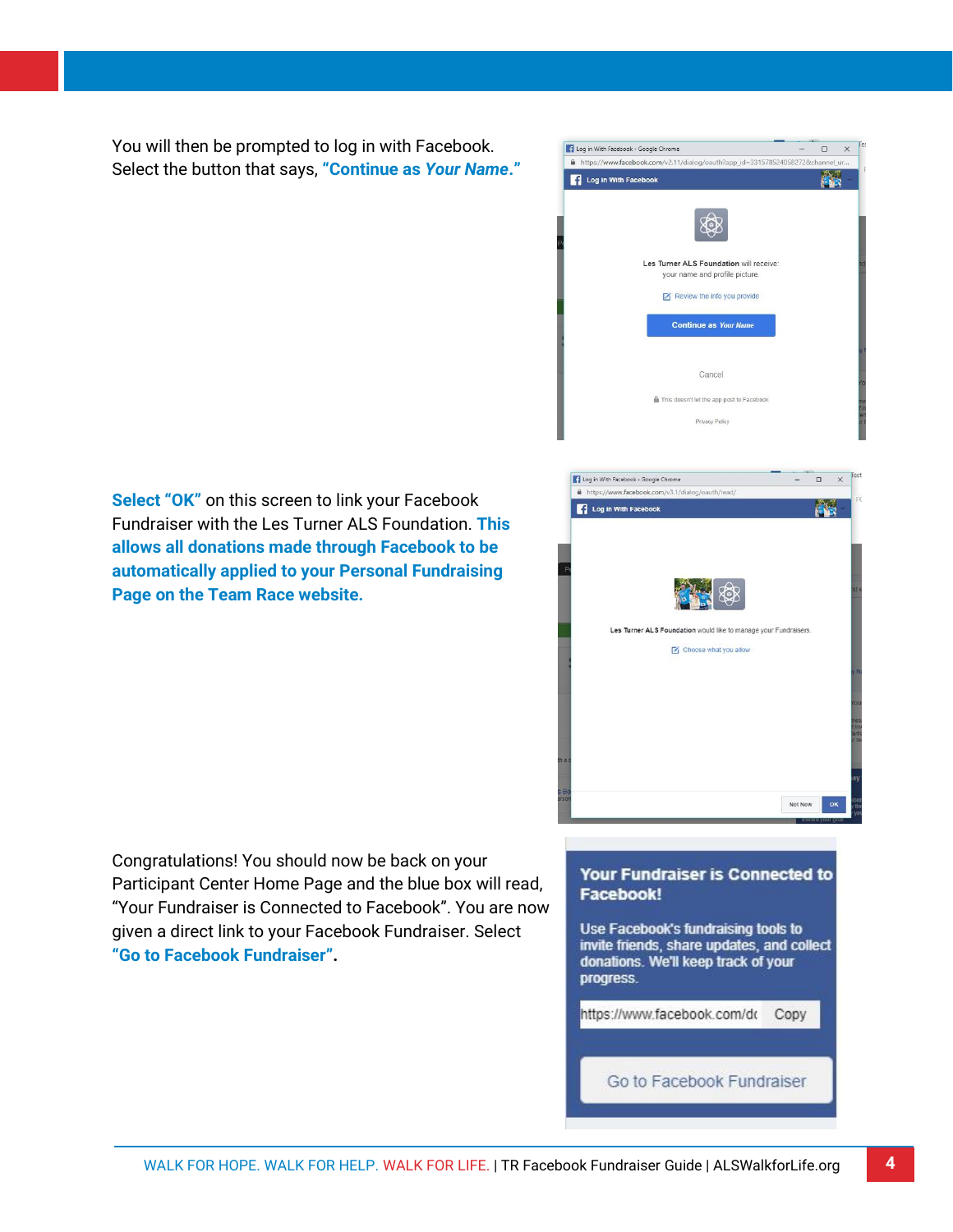Welcome to your Facebook Fundraiser! **Follow the corresponding boxes below to see how to manage your fundraiser:** 

- 1. Change your cover photo
- 2. See your fundraisers progress
- 3. Invite your Facebook Friends to donate to your Fundraiser
- 4. Share updates with your followers
- 5. Write a post to your donors

|                                                                                                                                                                                                      | <b>Fundraiser Progress</b>                                                |                                                                                                                          |                 |  |  |
|------------------------------------------------------------------------------------------------------------------------------------------------------------------------------------------------------|---------------------------------------------------------------------------|--------------------------------------------------------------------------------------------------------------------------|-----------------|--|--|
|                                                                                                                                                                                                      | This fundraiser raised \$25, and reached<br>100% of the goal. You did it! |                                                                                                                          |                 |  |  |
|                                                                                                                                                                                                      | $\overline{2}$<br>donated                                                 | invited                                                                                                                  | n<br>shared     |  |  |
|                                                                                                                                                                                                      | <b>Invite Friends</b>                                                     |                                                                                                                          |                 |  |  |
| Help us Strike Out ALS! /<br>Fundraiser for Les Turner ALS Foundation @ by Lyndsey                                                                                                                   |                                                                           | Invite more friends to your fundraiser.                                                                                  |                 |  |  |
| Rice <b>@</b>                                                                                                                                                                                        | Add friends to fundraiser                                                 |                                                                                                                          |                 |  |  |
| 3<br>Invite                                                                                                                                                                                          |                                                                           | <b>Deb Thompson</b>                                                                                                      | + Invite        |  |  |
| 4<br>$\triangle$ Share<br>More -<br><b>Q</b> Donate                                                                                                                                                  |                                                                           | <b>Denise Leftakes Beadle</b>                                                                                            | $+$ Invite      |  |  |
| \$25 raised of \$25 0<br>Raised by 2 people in 1 day                                                                                                                                                 | <b>Eldon F. Conley</b><br>$+$ Invite<br>See More                          |                                                                                                                          |                 |  |  |
| Post @ Photo/Video DI Live Video                                                                                                                                                                     | Share Update                                                              |                                                                                                                          |                 |  |  |
| Write something<br>۵                                                                                                                                                                                 |                                                                           | Introduce your fundraiser by sharing it in<br>News Feed. Tell friends why you're<br>raising money and how they can help. |                 |  |  |
| Photo/Video<br>Check in<br>Feeling/Activ                                                                                                                                                             | Thanks for the support so far                                             |                                                                                                                          |                 |  |  |
| Story<br>Edit                                                                                                                                                                                        |                                                                           |                                                                                                                          |                 |  |  |
| I am participating in the Les Turner ALS Foundation's ALS Walk for Life.                                                                                                                             | A Post                                                                    |                                                                                                                          |                 |  |  |
| I believe in providing the best possible care to<br>people living with ALS and their families in the Chicagoland area and I<br>believe that the funds we raise together will lead to a cure for ALS. | <b>Fundraiser Link</b>                                                    |                                                                                                                          |                 |  |  |
| This cause is important to me and I'd greatly appreciate your support of my<br>efforts.                                                                                                              |                                                                           | Chat<br>Copy your fundra                                                                                                 | $\mathcal{C}$ : |  |  |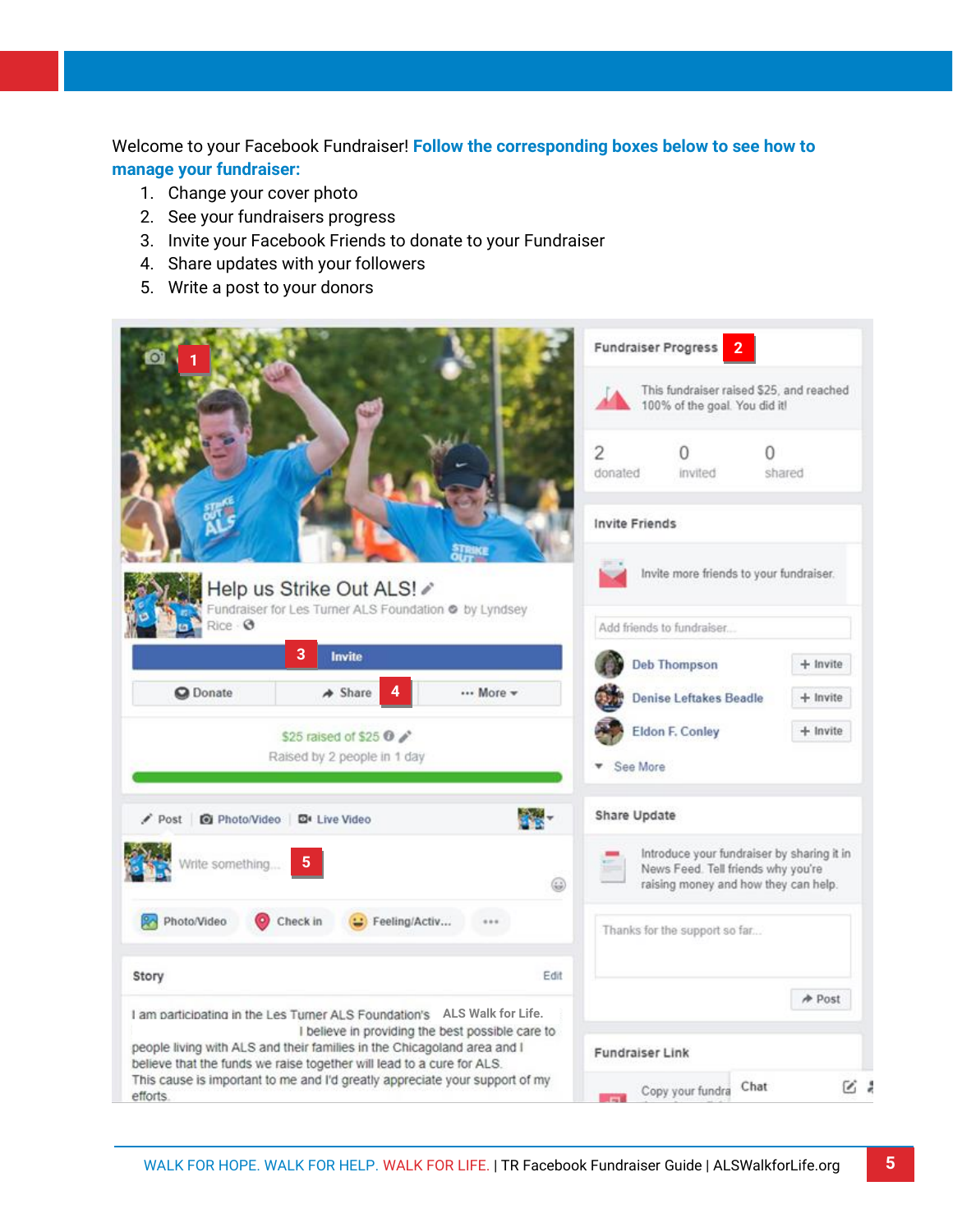When you scroll down further in your Facebook Fundraiser, you'll see it's linked to the Les Turner ALS Foundation's Facebook page. This gives you **the ability to share recent posts from the Foundation's Page with your followers** to teach them about the work we do.



 $\geq$ 

And finally – through your Facebook Fundraiser, **you can make a self-gift**. Show your friends you are willing to make a leadership gift to the cause before you ask them.

#### Donate



Help us Strike Out ALS! Fundraiser for Les Turner ALS Foundation by Your Name

Amount (US Dollars)

#### $$50$



#### Use other payment method

#### Who can see that you donated?

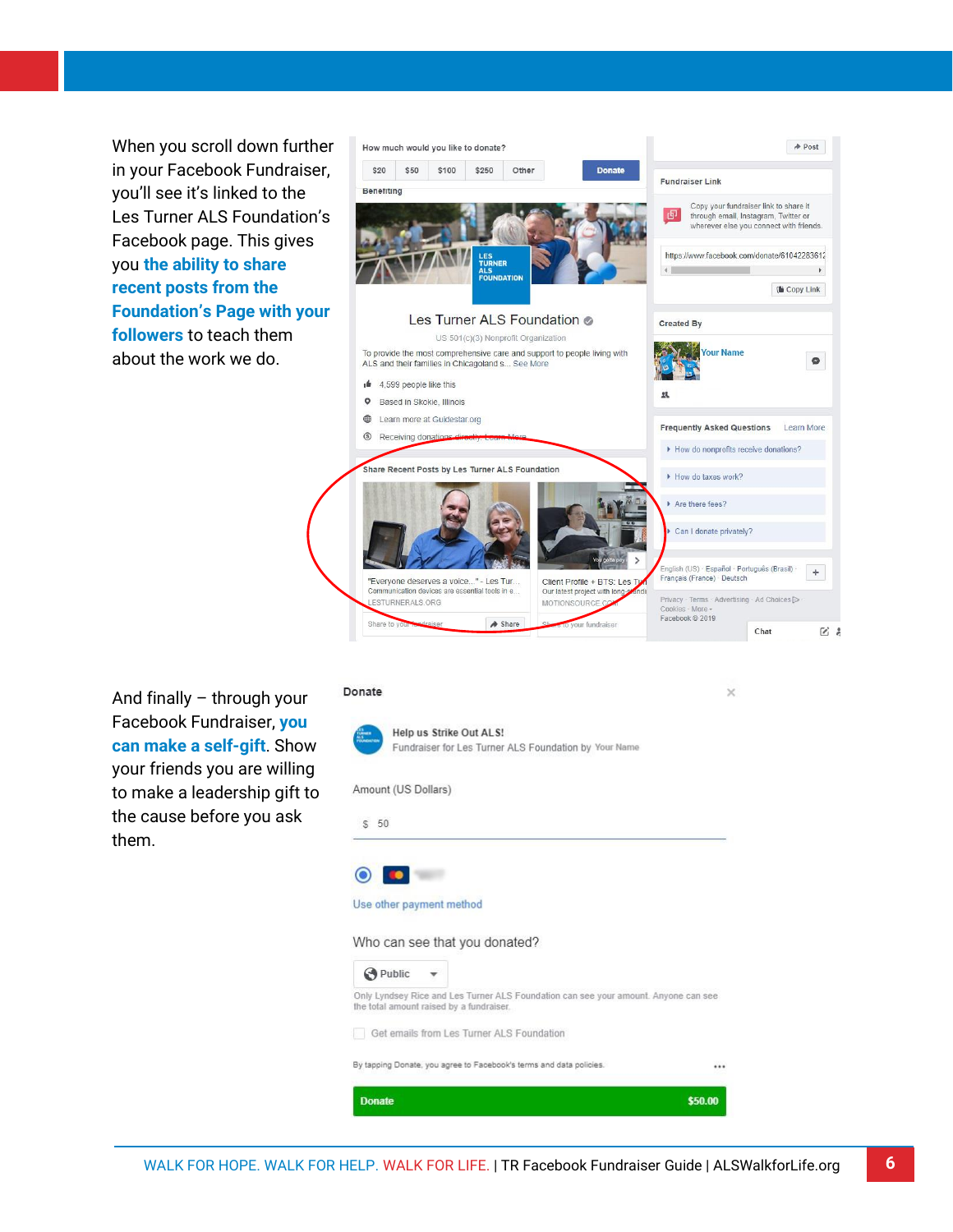## **FAQS FOR FACEBOOK FUNDRAISERS THROUGH TEAMRAISER**

### **Can I create a Facebook Fundraiser first and then connect it to my ALS Walk for Life fundraising page?**

No! You must create the Facebook Fundraiser through your Participant Center. Fundraisers created directly on Facebook will not link to your ALS Walk for Life account.

### **Can't I just share my page on my Facebook profile instead?**

Sure. However, creating a Facebook Fundraiser will help you reach new donors and hit your fundraising goal. Facebook makes it incredibly easy to invite your Facebook Friends to donate after your fundraiser has been created. Plus, your friends will see updates when people donate on their news feeds. Also, you can more easily communicate with your Facebook donors by posting updates and thanking them for their donations.

### **Can International donations be made through my Facebook Fundraiser?**

No. The Facebook Fundraiser will only accept U.S. donations. If you have someone that is trying to make an international donation, please refer them to your Personal Fundraising Page link.

### **When will my Facebook Fundraiser end?**

Your Facebook Fundraiser will automatically end on Sunday, October 13, one month after the event.

### **What information is synced between my Foundation fundraising page and my Facebook Fundraiser?**

Donations will sync between the two sites. If you customize your photo, story, fundraising goal, etc., in the Participant Center on the Foundation's event site, these customizations will sync to your Facebook Fundraiser. At this time, this is a one-way sync so updating information on the Facebook Fundraiser will not sync to your Participant Center.

But remember, please make all your customizations BEFORE creating your Facebook Fundraiser. Once your Facebook Fundraiser is created, it will not pick up any changes made afterwards in your Participant Center.

### **Do donations still go to the Foundation if people donate through my Facebook Fundraiser?**

Absolutely! All donations raised via Facebook Fundraisers will go towards your personal fundraising goal, supporting people living with ALS.

### **My personal fundraising page lists "Facebook Fundraiser" instead of donor names for those that gave to my Facebook Fundraiser. How will I know who donated?**

When you are logged into your Participant Center, you will be able to see who gave to you via your Facebook Fundraiser. Gifts will be listed on your donor honor roll as "Facebook Fundraiser" per Facebook's privacy policy. You will also see who donated to you when you look at your fundraiser on Facebook. Donors have the option to choose whether they will share their information with the Les Turner ALS Foundation during the donation process